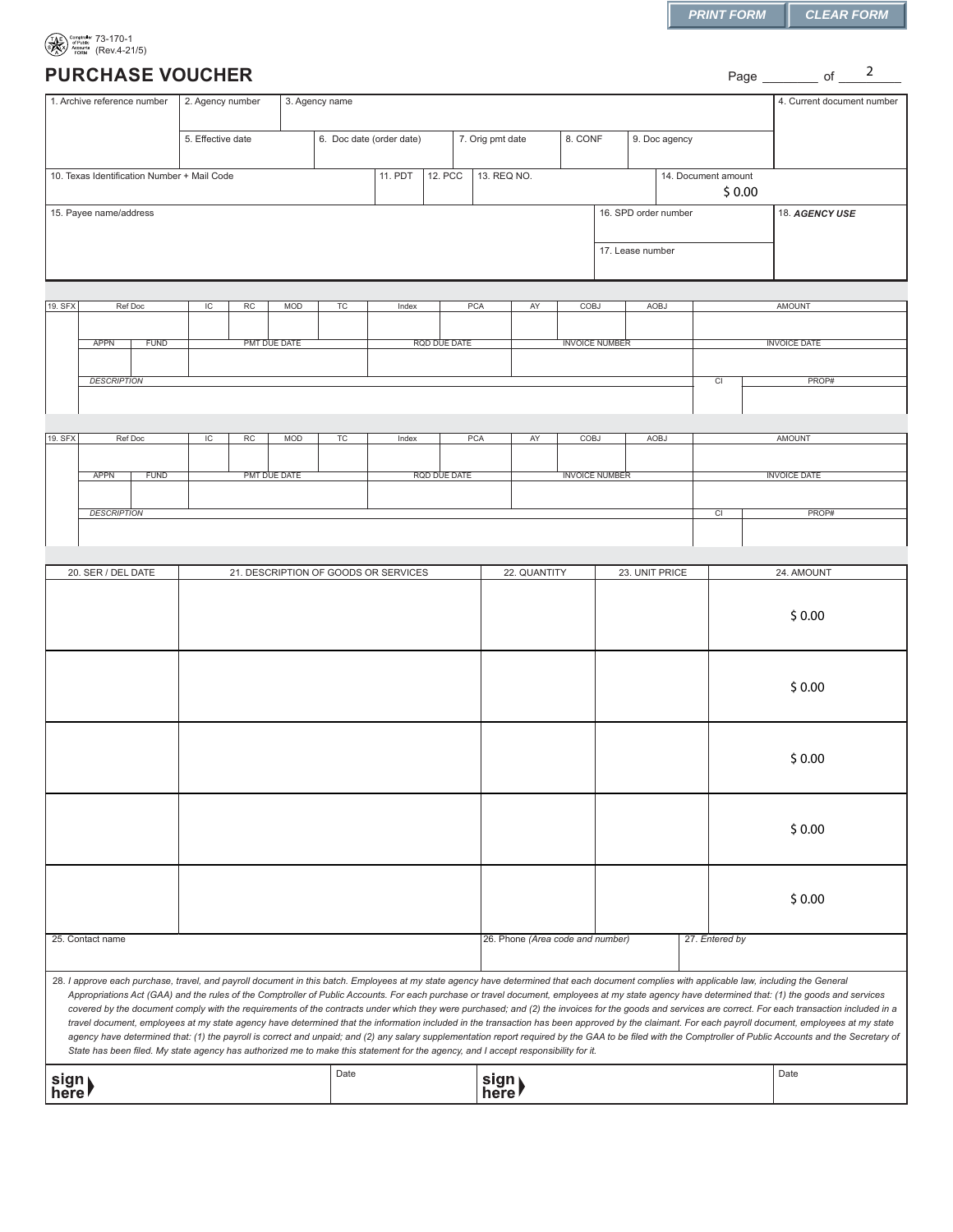**STATE OF TEXAS**

Page of  $\frac{2}{\sqrt{2}}$ 

|         | $\sum$ FORM $(1101.721)$   |                |       |              |    |       |              |    |                       |      | 9. Doc agency   | 4. Current document number |
|---------|----------------------------|----------------|-------|--------------|----|-------|--------------|----|-----------------------|------|-----------------|----------------------------|
|         | <b>PURCHASE VOUCHER</b>    |                |       |              |    |       |              |    |                       |      |                 |                            |
| 19. SFX | Ref Doc                    | $\overline{C}$ | RC    | <b>MOD</b>   | TC | Index | PCA          | AY | COBJ                  | AOBJ |                 | <b>AMOUNT</b>              |
|         |                            |                |       |              |    |       |              |    |                       |      |                 |                            |
|         | APPN<br><b>FUND</b>        |                |       | PMT DUE DATE |    |       | RQD DUE DATE |    | <b>INVOICE NUMBER</b> |      |                 | <b>INVOICE DATE</b>        |
|         |                            |                |       |              |    |       |              |    |                       |      |                 |                            |
|         | <b>DESCRIPTION</b>         |                |       |              |    |       |              |    |                       |      | $\overline{c}$  | PROP#                      |
|         |                            |                |       |              |    |       |              |    |                       |      |                 |                            |
| 19. SFX | Ref Doc                    | IC             | RC    | <b>MOD</b>   | TC | Index | PCA          | AY | COBJ                  | AOBJ |                 | <b>AMOUNT</b>              |
|         |                            |                |       |              |    |       |              |    |                       |      |                 |                            |
|         | <b>FUND</b>                |                |       | PMT DUE DATE |    |       | RQD DUE DATE |    | <b>INVOICE NUMBER</b> |      |                 |                            |
|         | <b>APPN</b>                |                |       |              |    |       |              |    |                       |      |                 | <b>INVOICE DATE</b>        |
|         |                            |                |       |              |    |       |              |    |                       |      |                 |                            |
|         | <b>DESCRIPTION</b>         | CI             | PROP# |              |    |       |              |    |                       |      |                 |                            |
|         |                            |                |       |              |    |       |              |    |                       |      |                 |                            |
|         |                            |                |       |              |    |       |              |    |                       |      |                 |                            |
| 19. SFX | Ref Doc                    | $\overline{C}$ | RC    | <b>MOD</b>   | TC | Index | PCA          | AY | COBJ                  | AOBJ |                 | <b>AMOUNT</b>              |
|         |                            |                |       |              |    |       |              |    |                       |      |                 |                            |
|         | <b>APPN</b><br><b>FUND</b> |                |       | PMT DUE DATE |    |       | RQD DUE DATE |    | <b>INVOICE NUMBER</b> |      |                 | <b>INVOICE DATE</b>        |
|         |                            |                |       |              |    |       |              |    |                       |      |                 |                            |
|         | <b>DESCRIPTION</b>         |                |       |              |    |       |              |    |                       |      | $\overline{c}$  | PROP#                      |
|         |                            |                |       |              |    |       |              |    |                       |      |                 |                            |
|         |                            |                |       |              |    |       |              |    |                       |      |                 |                            |
| 19. SFX | Ref Doc                    | IC             | RC    | <b>MOD</b>   | TC | Index | PCA          | AY | <b>COBJ</b>           | AOBJ |                 | <b>AMOUNT</b>              |
|         |                            |                |       |              |    |       |              |    |                       |      |                 |                            |
|         | <b>FUND</b><br><b>APPN</b> |                |       | PMT DUE DATE |    |       | RQD DUE DATE |    | <b>INVOICE NUMBER</b> |      |                 | <b>INVOICE DATE</b>        |
|         |                            |                |       |              |    |       |              |    |                       |      |                 |                            |
|         | <b>DESCRIPTION</b>         |                |       |              |    |       |              |    |                       |      | $\overline{CI}$ | PROP#                      |
|         |                            |                |       |              |    |       |              |    |                       |      |                 |                            |
|         |                            |                |       |              |    |       |              |    |                       |      |                 |                            |
| 19. SFX | Ref Doc                    | IC             | RC    | <b>MOD</b>   | TC | Index | PCA          | AY | <b>COBJ</b>           | AOBJ |                 | <b>AMOUNT</b>              |
|         |                            |                |       |              |    |       |              |    |                       |      |                 |                            |
|         | <b>FUND</b><br><b>APPN</b> |                |       | PMT DUE DATE |    |       | RQD DUE DATE |    | <b>INVOICE NUMBER</b> |      |                 | <b>INVOICE DATE</b>        |
|         |                            |                |       |              |    |       |              |    |                       |      |                 |                            |
|         | <b>DESCRIPTION</b>         |                |       |              |    |       |              |    |                       |      | $\overline{CI}$ | PROP#                      |
|         |                            |                |       |              |    |       |              |    |                       |      |                 |                            |
|         |                            |                |       |              |    |       |              |    |                       |      |                 |                            |
| 19. SFX | Ref Doc                    | IC             | RC    | <b>MOD</b>   | TC | Index | PCA          | AY | <b>COBJ</b>           | AOBJ |                 | <b>AMOUNT</b>              |
|         |                            |                |       |              |    |       |              |    |                       |      |                 |                            |
|         | <b>FUND</b><br>APPN        |                |       | PMT DUE DATE |    |       | RQD DUE DATE |    | <b>INVOICE NUMBER</b> |      |                 | <b>INVOICE DATE</b>        |
|         |                            |                |       |              |    |       |              |    |                       |      |                 |                            |
|         | <b>DESCRIPTION</b>         |                |       |              |    |       |              |    |                       |      | $\overline{CI}$ | PROP#                      |
|         |                            |                |       |              |    |       |              |    |                       |      |                 |                            |
| 19. SFX | Ref Doc                    | IC             | RC    | <b>MOD</b>   | TC | Index | PCA          | AY | COBJ                  | AOBJ |                 | <b>AMOUNT</b>              |
|         |                            |                |       |              |    |       |              |    |                       |      |                 |                            |
|         | <b>APPN</b><br><b>FUND</b> |                |       | PMT DUE DATE |    |       | RQD DUE DATE |    | <b>INVOICE NUMBER</b> |      |                 | <b>INVOICE DATE</b>        |
|         |                            |                |       |              |    |       |              |    |                       |      |                 |                            |
|         | <b>DESCRIPTION</b>         |                |       |              |    |       |              |    |                       |      | CI              | PROP#                      |
|         |                            |                |       |              |    |       |              |    |                       |      |                 |                            |
|         |                            |                |       |              |    |       |              |    |                       |      |                 |                            |
| 19. SFX | Ref Doc                    | $\overline{C}$ | RC    | <b>MOD</b>   | TC | Index | PCA          | AY | COBJ                  | AOBJ |                 | <b>AMOUNT</b>              |
|         |                            |                |       |              |    |       |              |    |                       |      |                 |                            |
|         | <b>APPN</b><br><b>FUND</b> |                |       | PMT DUE DATE |    |       | RQD DUE DATE |    | <b>INVOICE NUMBER</b> |      |                 | <b>INVOICE DATE</b>        |
|         |                            |                |       |              |    |       |              |    |                       |      |                 |                            |
|         | <b>DESCRIPTION</b>         |                |       |              |    |       |              |    |                       |      | CI              | PROP#                      |
|         |                            |                |       |              |    |       |              |    |                       |      |                 |                            |
|         |                            |                |       |              |    |       |              |    |                       |      |                 |                            |